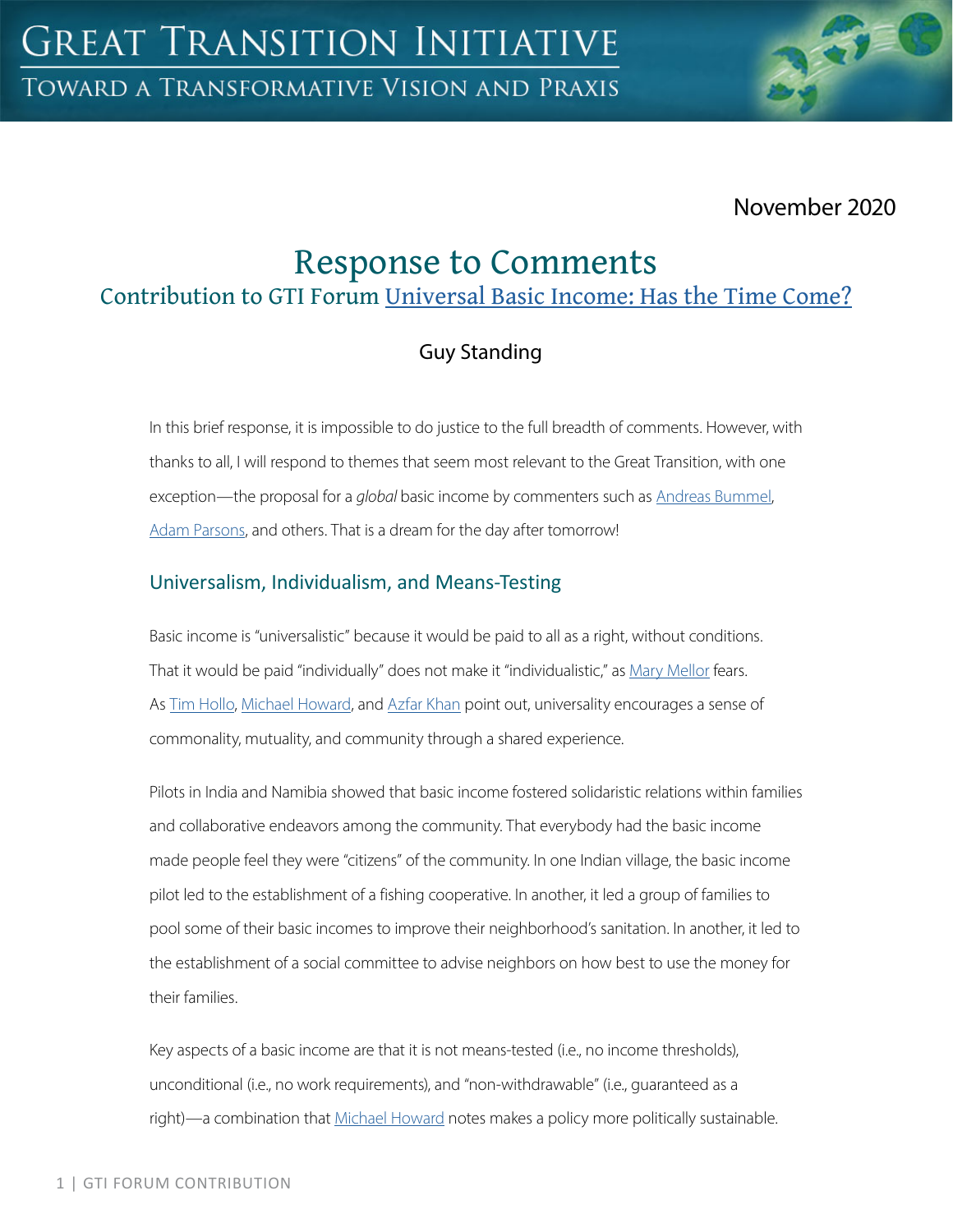One reason for the erosion of benefits for the "poor" in welfare states has been a shift to reliance on means-testing and behavioral conditionality, fostering a discourse of "shirkers versus strivers" and undermining social solidarity. A basic income, unlike conditional means-tested schemes, also provides for *future* security because it would be a non-withdrawable right to a continuing and predictable income.

Along with [Francine Mestrum,](https://greattransition.org/gti-forum/basic-income-mestrum) [Anna Coote](https://greattransition.org/gti-forum/basic-income-coote) favors a "minimum income guarantee." She says it is not means-tested at the point of access and is thus non-intrusive. However, it would operate an ex post means test, requiring repayment from those who go on to "earn" over the minimum. One reason that this is "cheaper" than a basic income is that anybody wanting it would have to apply. Besides being complex and costly to administer, it would lead to a new poverty trap, high exclusion errors, and stigmatization.

[Janine Berg](https://greattransition.org/gti-forum/basic-income-berg) and [Lourdes Benería—](https://greattransition.org/gti-forum/basic-income-beneria)among others—assert that a basic income alone is not sufficient. I never claimed that it was. No sensible advocate of basic income believes it is a panacea, that it could eradicate poverty, end neoliberal politics, and solve the environmental crisis. All we say is that it would enhance income security and freedom, help reduce inequality and poverty, and ease the transition to an ecological society.

### Basic Income and the Environment

The links between basic income and the environmental challenges are fundamental and are "the decisive justification for a basic income system."<sup>1</sup> So, it is strange for <u>lan Gough</u> to say that "green supporters of BI rarely advance a specifically green or environmental case. Guy Standing devotes only two paragraphs of his 2017 book to these questions." The book, in fact, includes a long section entitled "The Ecological Imperative" and sets out five principles by which basic income should be compared with alternatives, one being "The Ecological Constraint Principle."2

My book *Plunder of the Commons: A Manifesto for Sharing Public Wealth* argues that a Commons Capital Fund and Common Dividends (basic income) would enhance prospects of an environmentally sustainable society. This aligns with [Ulrich Schachtschneider](https://greattransition.org/gti-forum/basic-income-schachtschneider)'s proposal for an ecological basic income.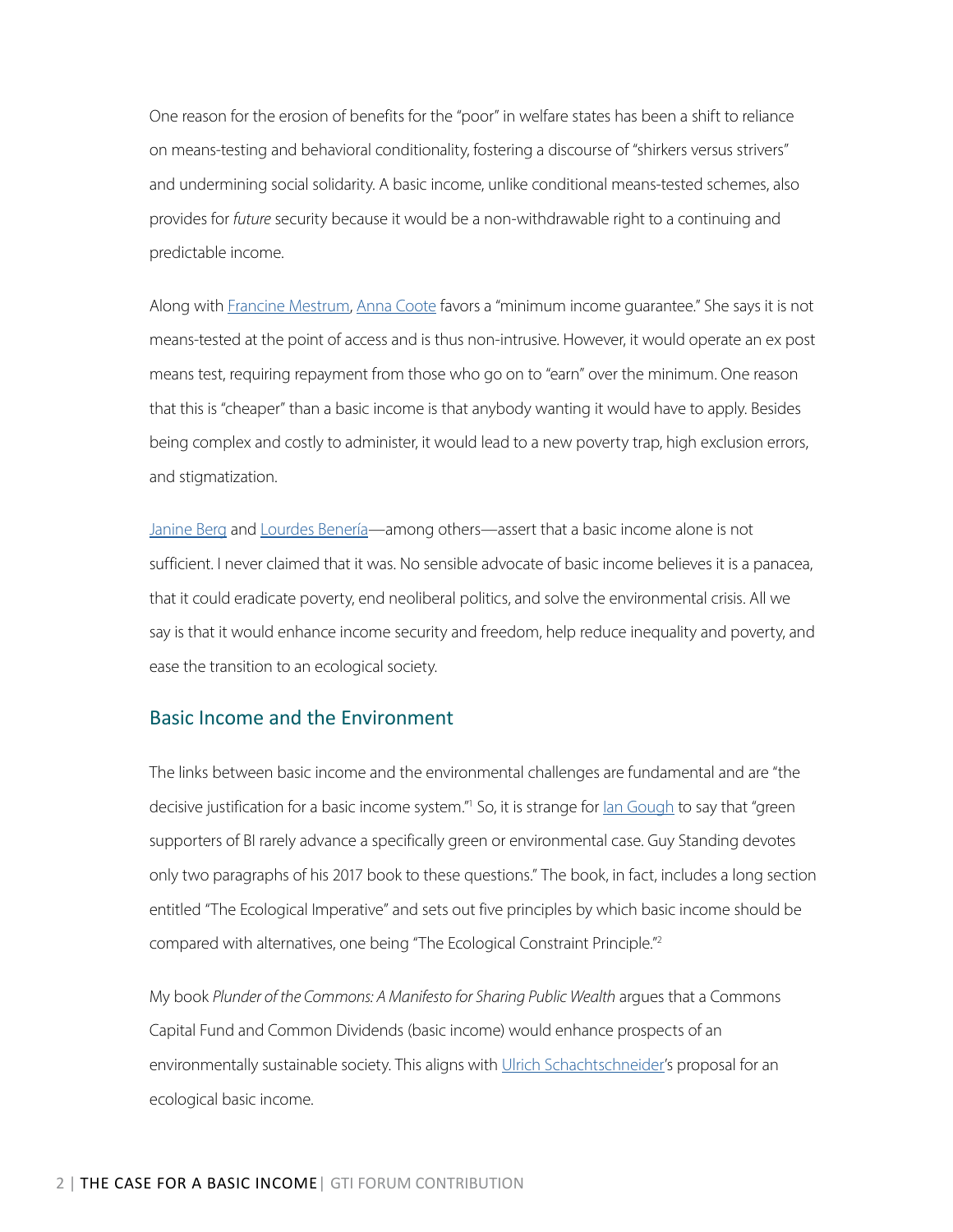Of course, recycled eco-taxes, though desirable, will not of themselves produce a just transition to what [Jeremy Lent](https://greattransition.org/gti-forum/basic-income-lent) calls an "ecological civilization." As he, [Tim Hollo,](https://greattransition.org/gti-forum/basic-income-hollo) [Michael Howard,](https://greattransition.org/gti-forum/basic-income-howard) and Caroline [Whyte](https://greattransition.org/gti-forum/basic-income-whyte) all note, sound ecological policies are needed in addition. This would be true of any social policy.

[Halina Brown](https://greattransition.org/gti-forum/basic-income-brown) argues that, by increasing private spending on consumer goods, a basic income would increase environmental damage. This comes perilously close to saying that the poor should stay poor. But it misses the point. Those on low incomes benefit most from a basic income; they spend mainly on *local* goods and services with a smaller carbon footprint. Reducing the spending power of the wealthy reduces spending on expensive items, with a greater footprint.

#### Work, Labor, and Commodification

[Tim Hollo,](https://greattransition.org/gti-forum/basic-income-hollo) [Karen Foster](https://greattransition.org/gti-forum/basic-income-foster), [Sarath Davala,](https://greattransition.org/gti-forum/basic-income-davala) [Simon Mair](https://greattransition.org/gti-forum/basic-income-mair), and [Caroline Whyte](https://greattransition.org/gti-forum/basic-income-whyte) support another crucial claim, that a basic income would enable more people to gain greater control of their time and allow them to devote more time to forms of work other than resource-depleting labor in jobs.

[Francine Mestrum](https://greattransition.org/gti-forum/basic-income-mestrum) and [Halina Brown](https://greattransition.org/gti-forum/basic-income-brown) argue that basic income commodifies basic human needs by focusing on income rather than services. In the twentieth century, in line with this thinking, social democrats and state socialists shifted more and more of the social wage from money to cradle-to-grave quasi-universal basic services. This reached its extreme in the Soviet Union and in China's *danwei* (iron ricebowl) system. But basic security continued to be tied to current or past participation in the labor market. As **Tim Hollo points out**, a basic income, unlike services, would be truly transformative in helping to decommodify *people*, providing more opportunities for genuine self-direction.

Old-school social democrats refer to "an obligation" to labor, as [Ian Gough](https://greattransition.org/gti-forum/basic-income-gough) does. This inevitably leads to workfare, pushing people into unwanted jobs, often with poor working conditions, in order to qualify for basic state benefits. By contrast, a basic income would help liberate people from dependence on the labor market and recognize the value of other forms of work. [Jeremy Lent](https://greattransition.org/gti-forum/basic-income-lent) rightly says that "people have a fundamental need to engage in a livelihood that is meaningful…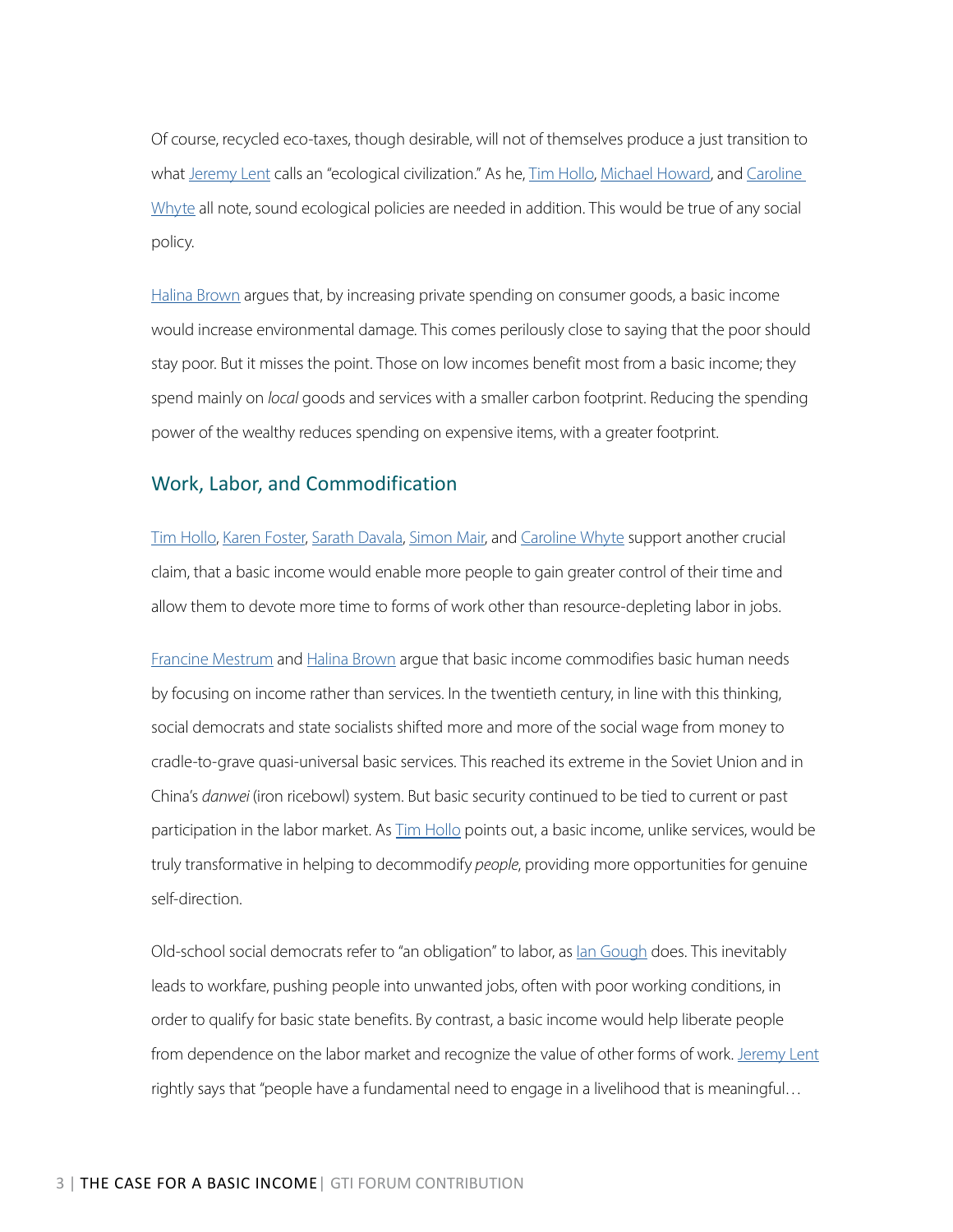Work is not something people try to avoid; on the contrary, purposive work is an integral part of human flourishing."

In that context, [Francine Mestrum](https://greattransition.org/gti-forum/basic-income-mestrum) claims that, by enabling people to reduce hours in paid jobs to care for children or elderly relatives, basic income "is a nice formula for saying that women should not get wages anymore." This is an odd way to describe the effect of giving people more choice in deciding how to balance paid work with care work. We know from basic income pilots that many recipients, men as well as women, have used the extra income to reduce hours in jobs and spend more time with their children, with benefits all round, while in both the Indian and Namibian pilots the basic income led to more women having independent economic activity.

Contrary to [Mestrum](https://greattransition.org/gti-forum/basic-income-mestrum)'s claim that "[a]ll [basic income] trials have been abandoned," all the pilots with which I have been involved began and ended as scheduled, as have others; many more are ongoing, as pointed out by [Almaz Zelleke.](https://greattransition.org/gti-forum/basic-income-zelleke) Despite different designs and locations, all the experiments tell a consistent story: improvements in health, nutrition, and well-being—promising reduced spending on health care—while enabling people to devote more time to economic and social activities of their choice.

#### UBS vs. UBI

[Halina Brown](https://greattransition.org/gti-forum/basic-income-brown), [Anna Coote,](https://greattransition.org/gti-forum/basic-income-coote) [Ian Gough,](https://greattransition.org/gti-forum/basic-income-gough) [Anke Hassel,](https://greattransition.org/gti-forum/basic-income-hassel) and others claim that "universal basic services" to satisfy "basic needs" would meet transition goals at lower cost than a basic income, which would divert attention and resources from public services. I, like most basic income advocates, favor universal public services. But what UBS proponents offer is not universal in any sense nor can it provide a substitute for cash.<sup>3</sup>

Consider, for example, the initial proposal from the UCL Institute for Global Prosperity. "Universal basic food" only entailed the state's provision of "one-third of the meals for the 2.2 million households deemed to experience food insecurity each year."4 That is not universal. The proposals that were universal were hardly revolutionary. Universal basic transport turns out to be just free bus travel. The other basic services listed are free TV licenses, broadband, and child and elder care.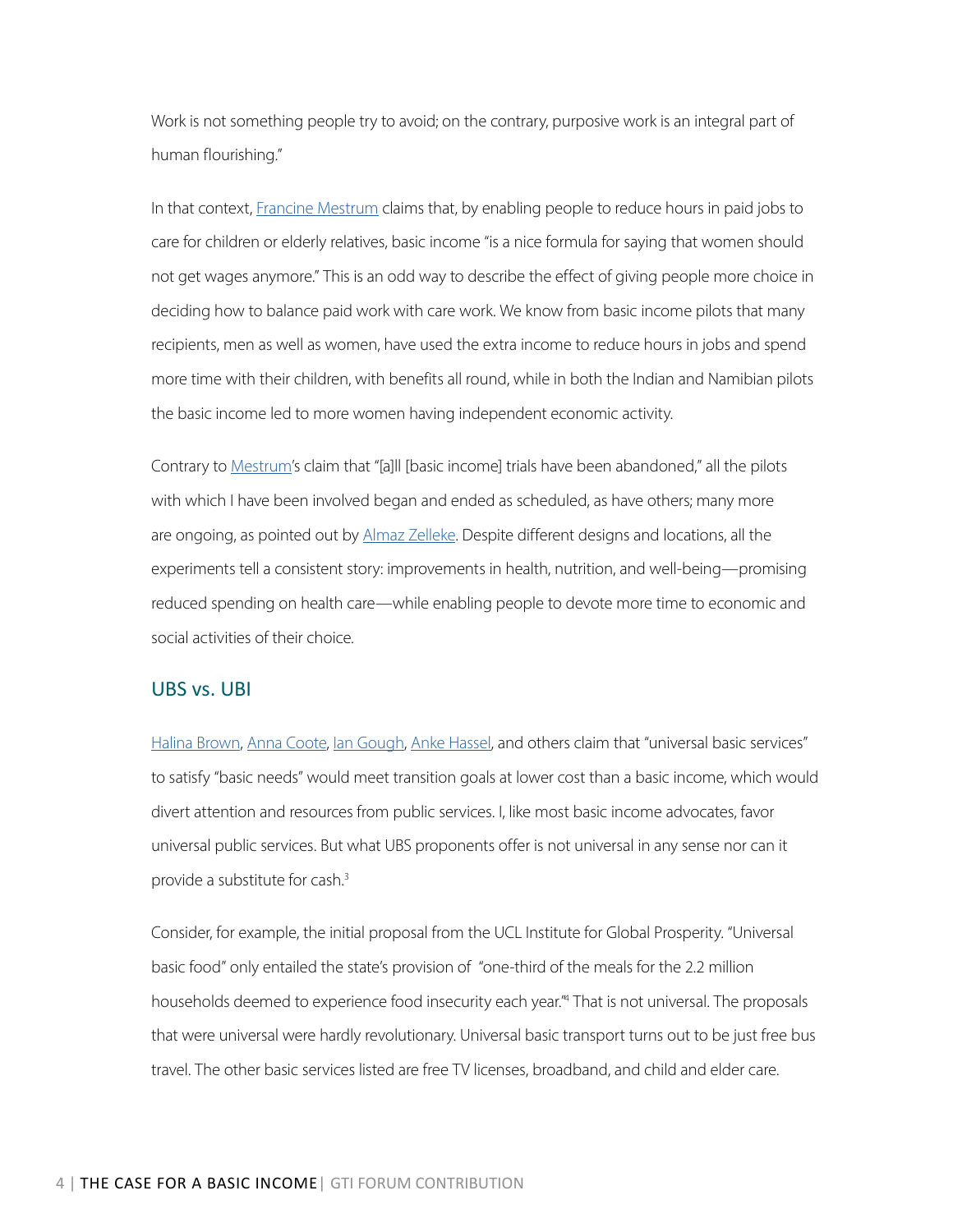While these should be universally accessible, they scarcely cover the gamut of people's needs, many for which they require cash. As  $\overline{\text{I} \text{im} }$  Hollo notes, a basic income supports diversity and complexity. Current US experiments show that, apart from food and rent, basic income recipients use the money for such things as tuition fees, travel to visit aged parents, a child's birthday present, or a prom dress, all of which would have been foregone without it.

Moreover, the basic needs emphasized by UBS omit clothing. When the *bolsa familia*—Lula da Silva's path-breaking anti-poverty scheme—was introduced in Brazil, and equivalent provisions in our Indian and African pilots, among the first things recipients bought were decent clothes and shoes, enabling more girls and boys to go to school and more women to go out to jobs.

Cash gives people choices, even when free public services are available. Three-quarters of those eligible for free elder care under the much-admired German social care service opt for cash instead, even though it is worth less than the help available, because it gives them the flexibility to be looked after at home by family members or informal caregivers. Why do UBS proponents think they know best what people's needs are?

#### Why Do Social Democrats Fear Basic Income?

 Let me conclude on a question that has long puzzled me: Why are some on the left so viscerally hostile to basic income? After all, we are talking about something the left should welcome—giving everybody basic security with enough money on which to survive in extremis. Part of the answer is that they see the state as benign, to be trusted as a "provider" of services. Part reflects the hold of "laborism" over their imagination. UBS and job guarantees would prop up a labor-based economy, not help to transform it.

The objection made by several commentators that if people had a basic income, libertarians and the right would whittle away at its level reminds me of Albert Hirschmann's book *The Rhetoric of Reaction*, and his argument that every progressive idea is attacked on grounds of *perversity*, that it would endanger other goals. Once introduced, that objection fades. It was an argument used by defenders of slavery: if slaves were freed, their material living standards would decline because their masters would not feed them.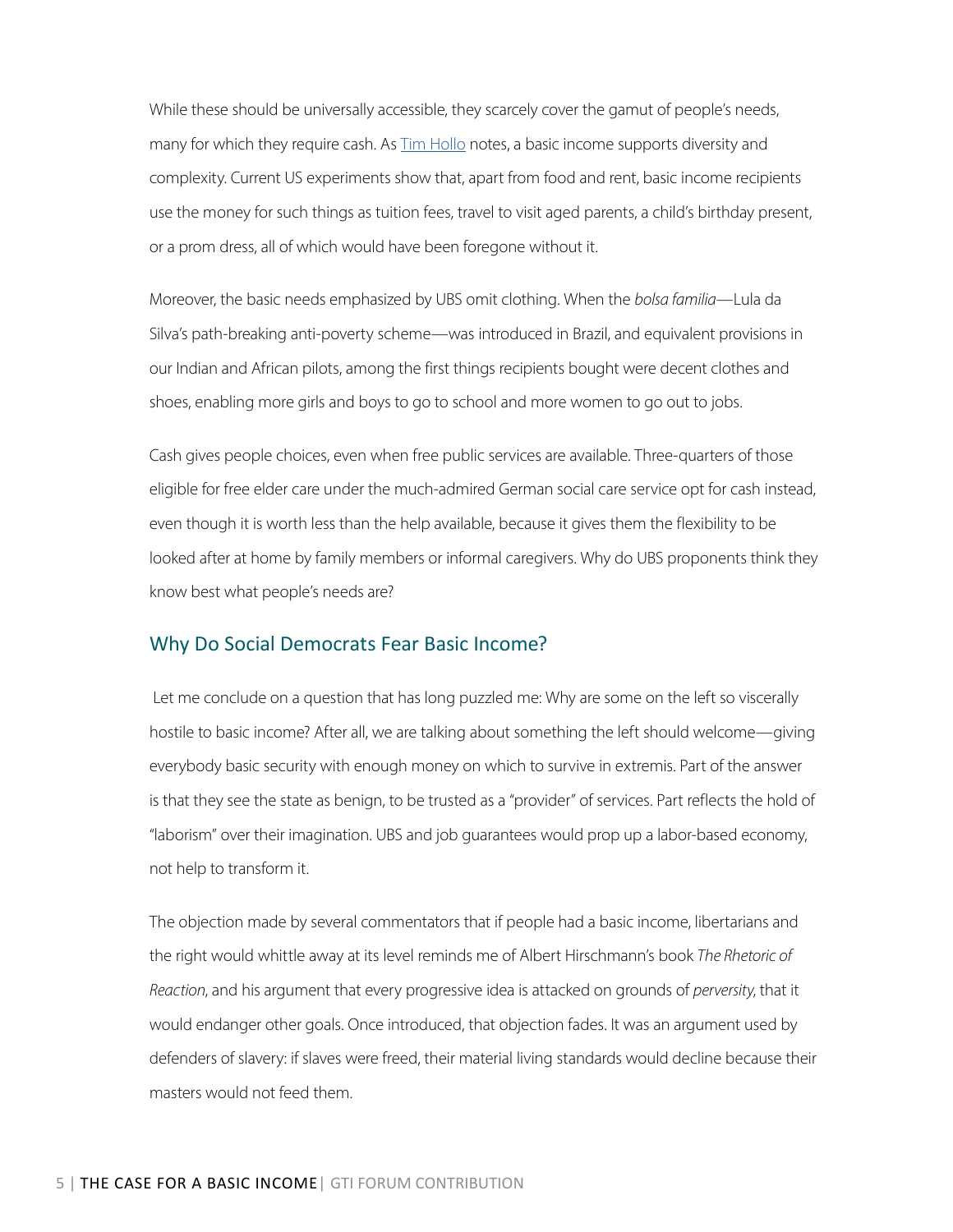In response to fears raised by [Leah Hamilton](https://greattransition.org/gti-forum/basic-income-hamilton) and [Anke Hassel](https://greattransition.org/gti-forum/basic-income-hassel), among others, I agree with Michael [Howard](https://greattransition.org/gti-forum/basic-income-howard) that if we are politically strong enough to usher in a basic income, we should be strong enough to defend other progressive policies. The case for a basic income does not depend on hypotheticals. It rests on the ethics of transition towards a commons-based society.

### **Endnotes**

1. Guy Standing, *Battling Eight Giants: Basic Income Now* (London: Bloomsbury, 2020), 37.

2. Guy Standing, *Basic Income: And How We Can Make It Happen* (London: Penguin, 2017).

3. Guy Standing, "Why 'Universal Basic Services' Is No Alternative to Basic Income," *Open Democracy*, June 6, 2019. This is elaborated as Appendix C in *Battling Eight Giants*.

4. UCL Institute for Global Prosperity, "IGP's Social Prosperity Network publishes the UK's first report on Universal Basic Services," press release, October 11, 2017.